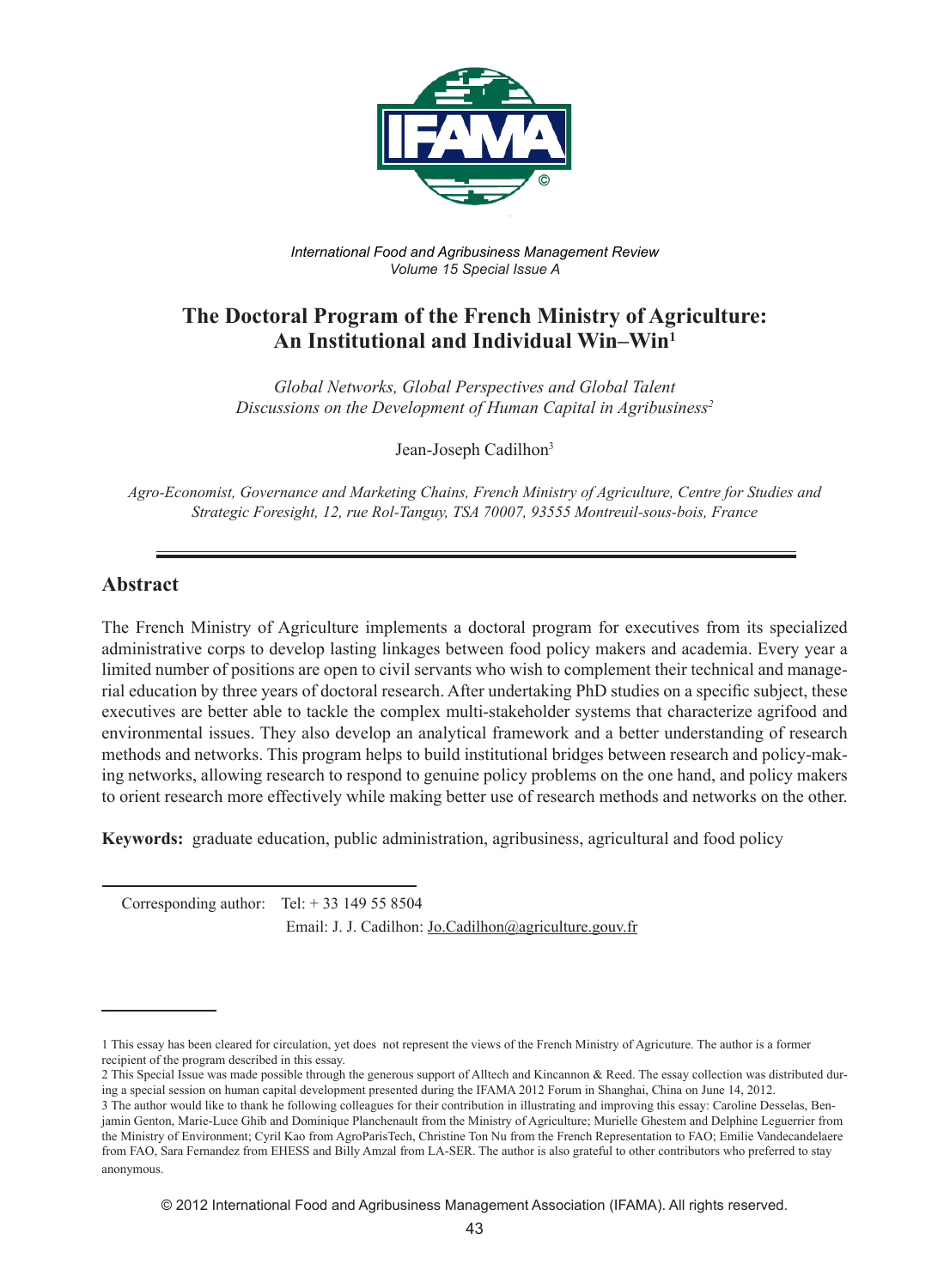## **FCPR Program Builds Linkages between French Agrifood Policy Makers and Academia**

For the past 30 years, the FCPR program (French acronym of *Formation complémentaire par la recherche* or complementary education through research) of the French Ministry of Agriculture has aimed to build institutional bridges between policy makers and academia by training a pool of technical experts out of the specialized administrative corps of the civil service through PhD research. To date, the Ministry has gained some 200 PhD graduates through this program. Considering a growing gap between policy makers and researchers, the issue for the administration was to acquire the human resources capable of orienting research for effective policy making while increasing the international recognition of its experts.

Some institutional background is key to understand this situation. In the French civil service, different tasks have traditionally been given to different types of civil servants recruited after examination of their skills to perform a given task. Within the Ministry of Agriculture, one can basically identify two different human resource profiles in the executive positions that decide policy and conceptualize programs: the civil administrators whose function it is to manage the civil service and the specialized administrative corps who are proficient in either statistics, economics, nutrition, forestry, veterinary and agricultural sciences, engineering or rural development. Many of these civil servants have gone through one of the elite post-graduate schools (*grandes écoles*) that train future government executives.

However, this system does not fit well with post-graduate curricula in other countries. Therefore, its excellence and its graduates are not well recognized abroad. Through the so-called "Bologna Process," French *grandes écoles* are all reformatting their curriculum into a process that is comparable with that of post-graduate educational institutions in other countries. Yet, a PhD still is an undisputed signal of an outstanding individual in many international fora. It is often a requirement for recruitment in international organizations where the French administration is interested in placing more of its experts. The FCPR program enables agrifood policy makers to undertake doctoral research.

#### *An Institutional and Individual Win–Win*

Every year around 10 executive-level specialized officers are selected to start an FCPR program. The selection criteria include the topical nature of the candidate's research project to respond to a public policy problem of the Ministry, the motivations of the candidate to start and complete a PhD program, the coherence of the research project with the research unit or laboratory and with the university supervisor chosen by the candidate, and whether the project already has the backing of policy making units within the Ministry. Candidates to the FCPR program are usually young executives from a specialized administrative corps. Many are in their final year of post-graduate school. Others have worked a few years in government positions, allowing them to formulate a specific and topical research question.

Along its 30 years of existence, the FCPR program has set up and perfected an institutional system allowing the joint elaboration by policy-making services and its young executives of customized professional career paths within the Ministry, which incorporate doctoral research. Because the resulting research projects cover an *ad hoc* topic responding to a specific policy issue on a very technical subject, sometimes using unorthodox methods, one recognized strength of the FCPR program is its capacity to foster research that is "original" and often impossible in the context of regular research institutions.

Another objective of the FCPR program is to retain a pool of technical experts within the specialized administrative corps of the Ministry. These experts are in the front line to share their expertise when it is needed to inform policy decisions. They are solicited to deliver critical assessments on the work of their research peers and to help in orienting research for policy making. Their networks of former research colleagues are useful to identify national and international expertise on issues that are topical for the work of the Ministry.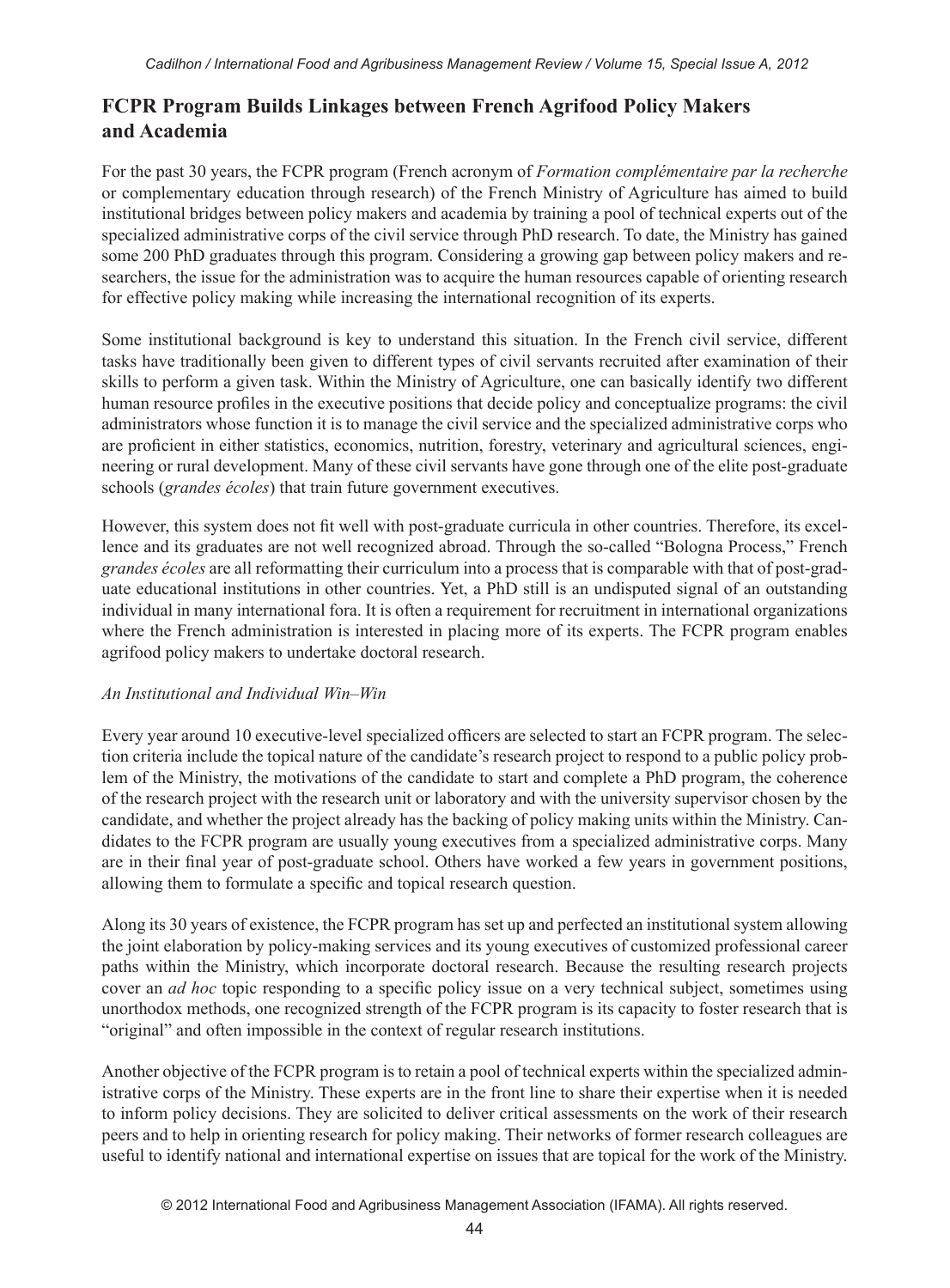However, whether the new PhD graduate makes use of the expertise acquired during the FCPR is also a matter of personal choice: some former FCPR grantees willingly seek "normal" executive positions without putting forward their new expertise. Nonetheless, they will have been accustomed to research methods and will be able to build bridges between bureaucratic and academic cultures, which are not always comfortable with one another. Their social and professional capital will have been enhanced by their research network and their legitimacy within these networks strengthened thanks to their PhD. As for the administrative units that enroll former FCPR grantees, they gain in human resources diversity while enriching viewpoints for better-informed policy making.

#### *Feedback on Program from Former FCPR Grantees*

To illustrate the essay, a brief online questionnaire was sent by email to 15 former FCPR grantees who had undertaken their PhD in the past 15 years and had had some international professional experience. After one email reminder 11 questionnaires were completed. Although the sample size is not statistically significant, the responses and comments provide useful insights into the FCPR program and how it could be improved.

A great majority of respondents agreed that the FCPR program did, indeed, make a valid contribution to tackling the policy issues of the Ministry; only one respondent disagreed. Three respondents enlarged the relevance issue to cover French academia and research. One respondent commented: "*Although I did not continue working on my FCPR subject after my PhD, it has been pursued by the French National Institute for Agricultural Research with impacts on food and nutrition policies of the Ministry of Agriculture.*" Likewise, all survey respondents but one thought they contributed to developing a better knowledge of "research" methods by policy decision makers and the administration thanks to their FCPR.

However, there were mixed results on the usefulness of the FCPR for the respondents' career within the Ministry or abroad. If a majority of survey respondents agreed with the statement "*I have been able to use the technical or scientific expertise I had acquired during my FCPR in my work as a civil servant,*" two nonetheless considered the question irrelevant. In particular, three respondents who had just finished their FCPR and were about to, or had just started work in the civil service recently, were not yet sure. Two respondents clarified further: "*It is the scientific know-how and its methods that have been most useful for me in my civil service position, rather than my technical expertise.*" This point is important: many hopeful FCPR candidates are keen to develop a very specific technical expertise during their PhD, which they hope will be useful to their employer later on. However, the viewpoint of the administration is larger: it is useful to have PhD graduates within the civil service in order to make use of their analytical and research-based mindset, which are essential to set up relevant and robust policies.

Furthermore, although the questionnaire had been sent to people who had or were working on international issues, three respondents did not agree with, or thought irrelevant, the statement "*My FCPR experience has had a positive impact on my international career.*" One respondent commented: "*If having a PhD has a positive impact on international employment, it is not a determining factor in the position I currently hold.*"

This comment illustrates well the duality of positions held abroad by French civil servants. Only a minority of officers from the specialized administrative corps manage to get recruited independently within international organizations; their technical expertise and their PhD are, indeed, determining factors in their overseas recruitment. However, the majority of French civil servants who end up overseas are still paid fully, or in part, by the French government through seconded positions as technical experts or to act as French representative or administrator. A PhD is then more important for the individual to gain recognition from international peers, rather than in obtaining the position in the first place.